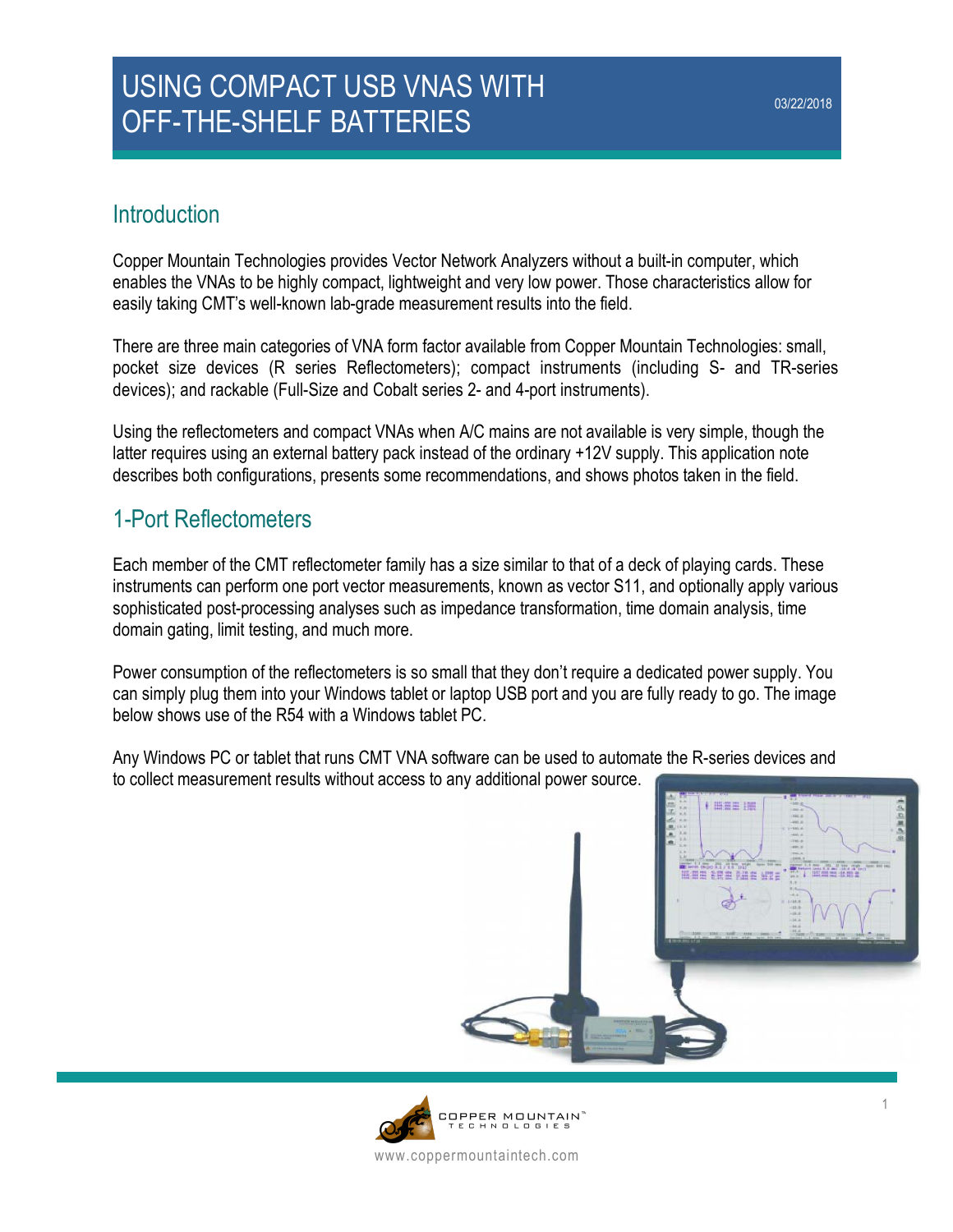#### Compact VNAs

Copper Mountain Technologies' compact VNAs, such as TR1300/1, TR5048, and S5048, can readily provide lab grade 2-port testing results in the field thanks to their compact size and low power consumption. Unlike some instruments whose accuracy is compromised to achieve the form factor necessary for field testing, CMT analyzers are widely recognized to be truly lab grade instruments. Using a lab grade VNA as opposed to a less accurate instrument has many benefits, including faster measurement speed, more stable calibration over temperature, higher dynamic range and less trace noise.

And of course, all CMT VNAs include many useful software functions, such as time domain analysis, time domain gating and impedance conversion as standard features, not costly software options.

The compact form factor instruments ordinarily are powered by an included +12V DC adaptor. However, to use any of the compact CMT VNAs where power is not available, all you need is the VNA, a portable battery, and a Windows tablet or laptop running the VNA software.

#### Power Consumption and Battery Life

The power consumption of a compact VNA is quite low. For example, the S5048 power consumption is no greater than its specified maximum of 10 Watts. Therefore, if you use a 10Ah 5V battery, it will provide for about 4 hours of continuous use. Note that the DC input range of the compact VNAs is 9-15V, so the battery you select needs to be able to output voltage in this range.

The battery shown in the picture below is the 20Ah Anker 2nd Gen Astro Pro2 with 12 Volt output, available for less than \$100 as of this writing. This battery can provide +5V DC via its multiple USB charging ports, and optionally provide either +9V or +12V DC via a "Multi-voltage" output port. Conveniently, the adaptor cable included with the pack is compatible with all compact series VNAs from Copper Mountain Technologies.